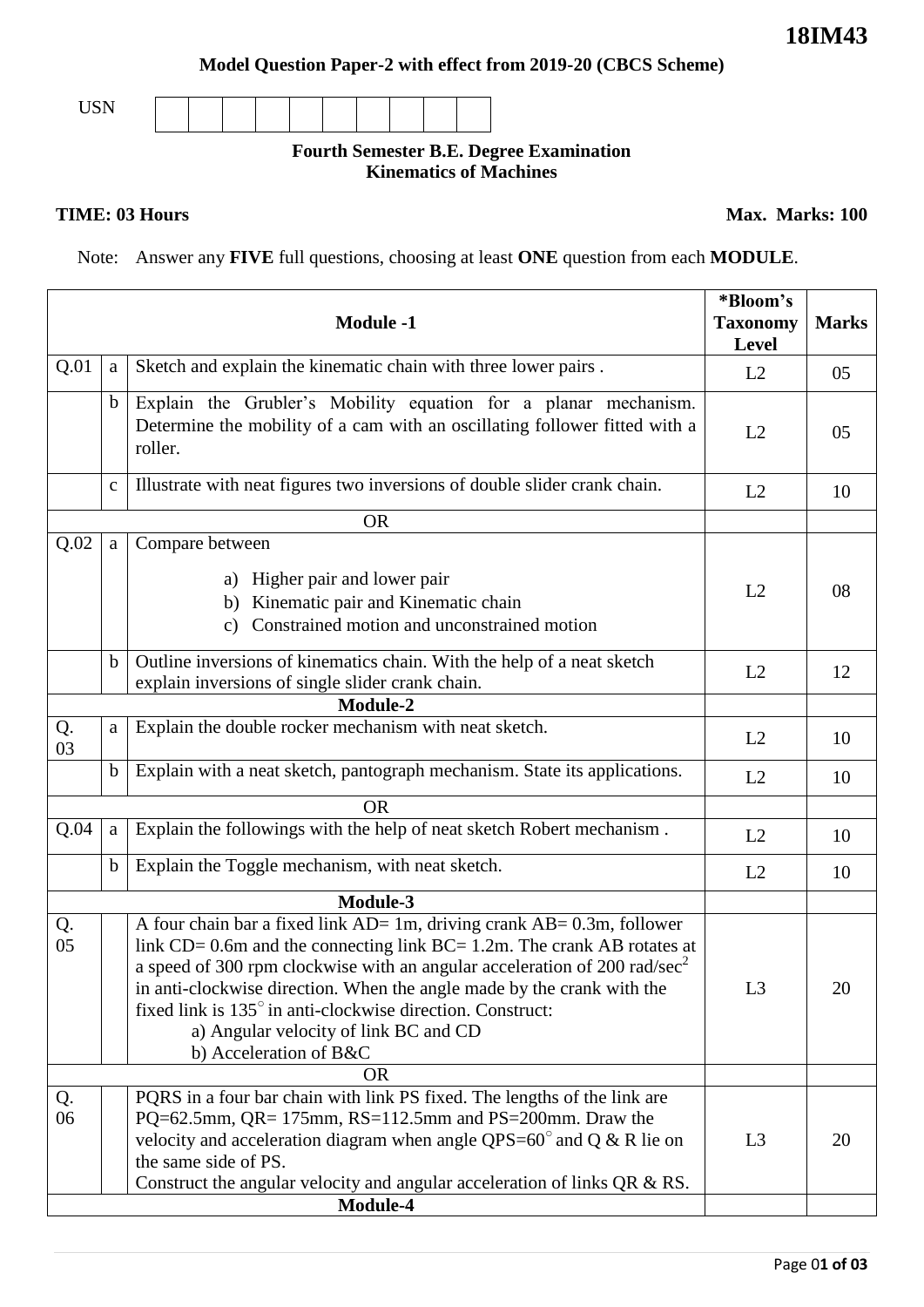## **18IM43**

| Q.<br>07 | a           | Two spur gear wheels have 23 and 57 teeth. The profile of both the gear<br>wheels is involute with pressure angle of $20^{\circ}$ , module 8 mm and<br>addendum equals one module. Identify the length of path of contact and<br>arc of contact                                                                                                                                                                                                                                                                                                                                                                                                                                                               | L3             | 10 |  |  |
|----------|-------------|---------------------------------------------------------------------------------------------------------------------------------------------------------------------------------------------------------------------------------------------------------------------------------------------------------------------------------------------------------------------------------------------------------------------------------------------------------------------------------------------------------------------------------------------------------------------------------------------------------------------------------------------------------------------------------------------------------------|----------------|----|--|--|
|          | $\mathbf b$ | In an epicyclic gear train, the internal wheels A and B and the compound<br>wheels C and D rotate independently about axis O. The wheels E and F<br>rotate on pins fixed to the arm G. The wheel E gears with A and C, and the<br>wheel F gears with B and D. All the wheels have the same module. The<br>number of teeth are $T_C = 28$ , $T_D = 26$ , $T_E = T_F = 18$ .<br>Sketch the arrangement<br>$\mathbf{i}$<br>ii) Identify the number of teeth on wheels A and B.<br>iii) If arm G rotates at 100 rpm clockwise and wheel A is fixed, find<br>the speed of wheel B.<br>iv) If arm G rotates at 100 rpm clockwise and wheel A makes 10 rpm<br>anticlockwise, find the speed of wheel B.<br><b>OR</b> | L3             | 10 |  |  |
|          |             |                                                                                                                                                                                                                                                                                                                                                                                                                                                                                                                                                                                                                                                                                                               |                |    |  |  |
| Q.<br>08 | a           | Two gears in mesh have 28 and 45 teeth respectively and standard<br>addendum of one module. The module and pressure angle are 6 mm and<br>20° respectively. Analyze: i) Contact ratio, ii) Angle turned by pinion and<br>gear when one pair of teeth is in contact, iii) The ratio of sliding to rolling<br>motion when the tip of a tooth on the larger wheel is just making contact,<br>is just leaving contact with its mating tooth, and is at the pitch point.                                                                                                                                                                                                                                           | L4             | 10 |  |  |
|          | $\mathbf b$ | In an epicyclic gear train shown in figure, an arm $(C)$ carries gears A and<br>B having 36 and 45 teeth respectively. If the arm rotates at 150 rpm in<br>anticlockwise direction about the centre of $gen - A$ which is fixed,<br>determine the speed of gear B. If gear A instead of being fixed, makes 300<br>rpm in the <i>clockwise</i> direction, Analyze the speed of gear B.<br>Arm <sub>c</sub>                                                                                                                                                                                                                                                                                                     | L4             | 10 |  |  |
| Module-5 |             |                                                                                                                                                                                                                                                                                                                                                                                                                                                                                                                                                                                                                                                                                                               |                |    |  |  |
| Q.<br>09 | a           | Construct the profile of a cam operating a knife edge follower having a lift<br>of 30 mm. The cam raises the follower with simple harmonic motion for<br>$150^{\circ}$ of the rotation followed by a period of dwell for 60 $^{\circ}$ . The follower<br>descends for the next 100° rotation of the cam with uniform velocity, again<br>followed by a dwell period. The cam rotates at a uniform speed of 120 rpm<br>and has a least radius of 20 mm. What will be the maximum velocity and<br>acceleration of the follower during the lift and the return?                                                                                                                                                   | L <sub>3</sub> | 20 |  |  |
|          |             | <b>OR</b>                                                                                                                                                                                                                                                                                                                                                                                                                                                                                                                                                                                                                                                                                                     |                |    |  |  |
| Q.<br>10 | a           | The following data relate to a cam profile in which, the roller follower<br>moves with uniform acceleration and retardation motion during ascent<br>and descent. Minimum radius of cam = $25$ mm. Roller radius = $8$ mm.<br>Lift = 32 mm, offset of follower axis = 12 mm towards right, angle of<br>ascent = $60^{\circ}$ , angle of descent = $90^{\circ}$ , angle of dwell between ascent and<br>descent = $45^{\circ}$ , speed of cam = 20 rpm clockwise. Construct the profile of<br>cam. Calculate the maximum velocity and acceleration of the follower                                                                                                                                               | L <sub>3</sub> | 20 |  |  |